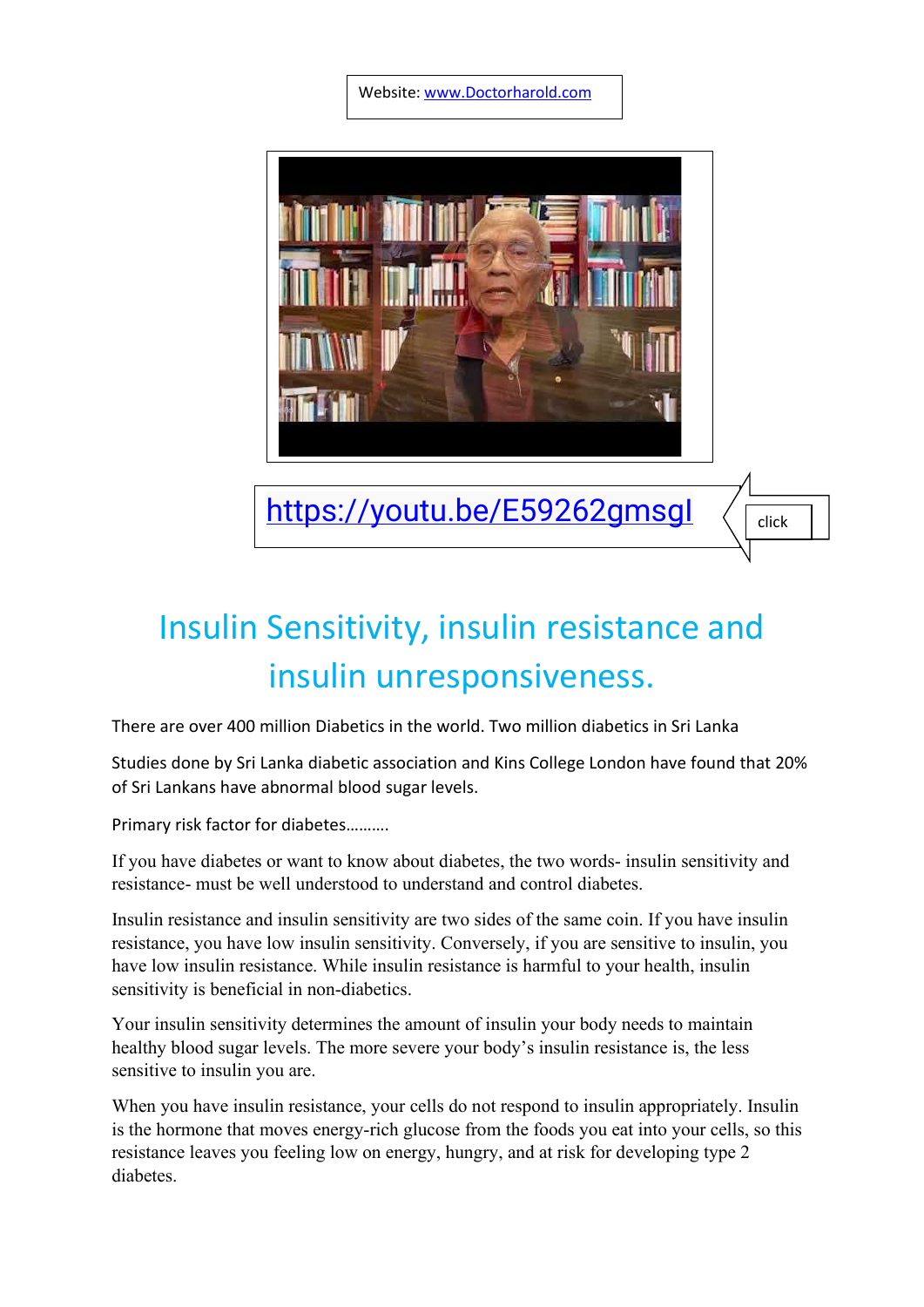## **How do you reverse insulin resistance in prediabetes?**

Long hours pounding the pavement or the treadmill can increase the amount of cortisol you release and make you more resistant to insulin. Instead, lift weights or try high impact interval training to improve your metabolic profile in your body. It's all down to a hormone called cortisol.

## THE RELATIONSHIP BETWEEN HIGH CORTISOL AND INSULIN RESISTANCE

Cortisol is a steroid hormone produced by the adrenal glands, which sit on top of each kidney. It is released when the body is subjected to stress or danger.

Stress can lead to high cortisol and insulin resistance and high blood sugar levels by interfering with insulin action via several mechanisms, including the direct inhibition of insulin from the pancreas, impaired glucose uptake in the liver, and disruption of insulin signalling in the muscle.

A slow, steady walk for a few hours a day at intervals will produce less cortisol, and you are more likely to be insulin sensitive to maintain a normal blood sugar range.

If you need to, physical activity and losing weight may help your body respond better to insulin. Taking small steps, such as eating healthier foods and moving more to lose weight, can help reverse insulin resistance and prevent or delay type 2 diabetes in people with prediabetes.

Exercise is the best way to become more insulin-sensitive, as muscle contractions increase the glucose receptors on your cell walls – allowing more sugar to be utilised as energy.

Non-diabetics have very low or no insulin resistance, and their blood sugar levels are well maintained at healthy levels.

People with diabetes have various levels of insulin resistance, and blood sugar levels need to be controlled with diet, exercise, medication and keeping your weight within the normal range for your age.

In an average non-diabetic person, the pancreas well controls the requirement of insulin to control your blood sugar level.

As soon as dietary carbs are digested and absorbed as glucose, or fructose from fruits, in the gut, the blood sugar tends to rise from the fasting 5.5mmol/L within the first hour over eight mmol/L, by signalling the pancreas to produce more insulin. The pancreas starts working by producing insulin into the bloodstream to courier the blood sugar to the liver, and muscles and store sites like the fat cells, bringing down the blood sugar level within two-three hours.

In a person having diabetes, this standard mechanism may not work due to the resistance of the insulin secreted by the pancreas, thereby seeming to keep the blood sugar raised without dropping.

Insulin resistance is a precursor to type 2 diabetes.

This is due to insulin resistance when average insulin concentrations produce a less than usual biological response.